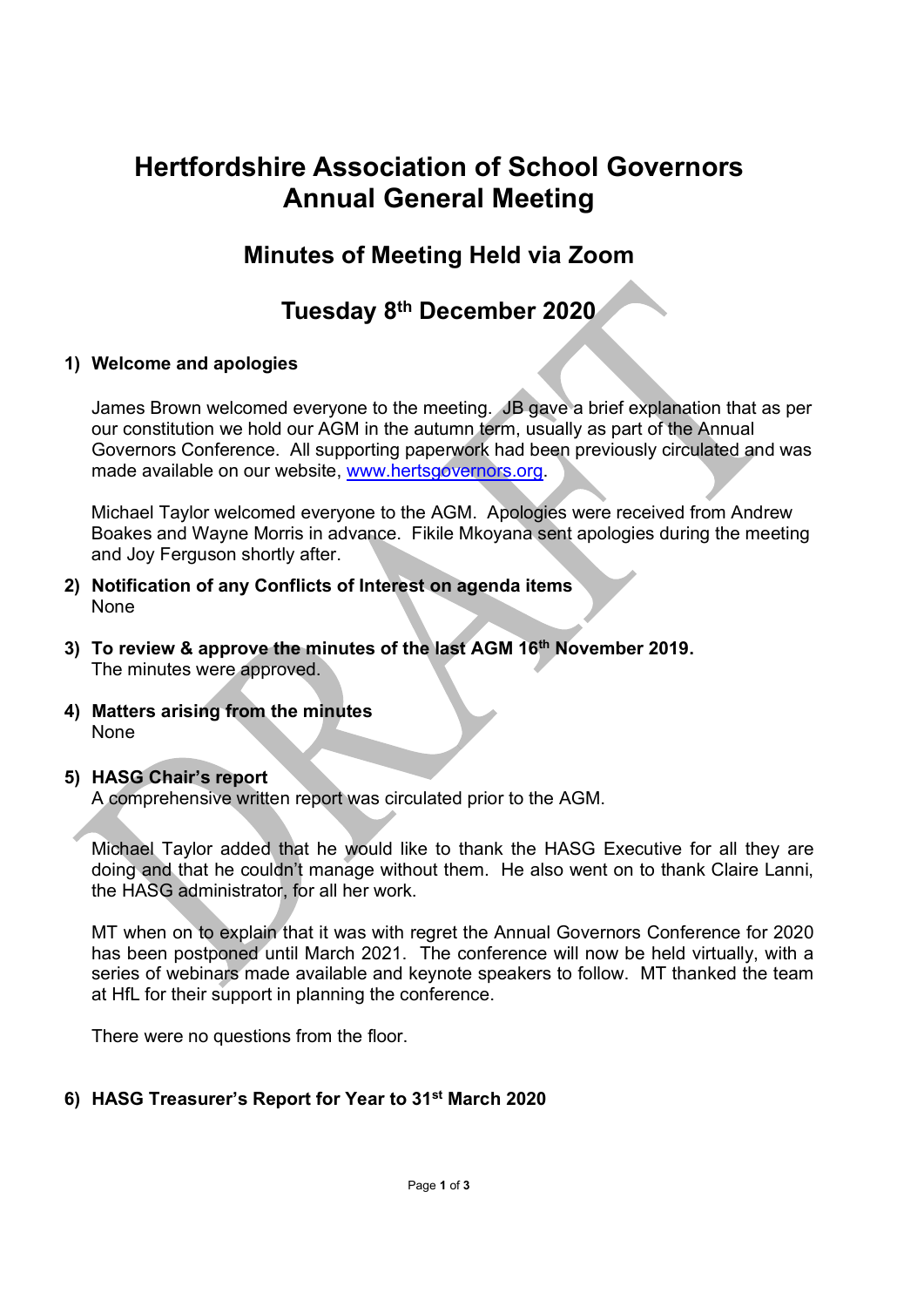A copy of the HASG Income & Expenditure report for the year ending 31st March 2020 had been circulated to member schools 21 days before the meeting and a copy is also available on the HASG website.

Macdonald Frederick (MF) took this opportunity to make comments on his notes:

- $\triangleright$  We pay an administrative fee to HfL for collection of our subsbription monies. For the previous year this was £1,212.00.
- $\triangleright$  In 2018-2019, £2800.00 was spent on educational materials. This was a publication sent to all member schools.
- $\triangleright$  The majority of spending is on the Annual Conference.
- $\triangleright$  Petty cash reserve of £90.05 has been written off. This was an anomaly since 2014.

#### 7) To approve the HASG subscription for the year 2020-2021

The HASG executive proposed that the subscription for 2020-2021 to remain at £85.00.

The proposed subscription fee was approved.

#### 8) To elect the Officers of the HASG

The only nominations for Officers received prior to the meeting were:

Chair – Michael Taylor Vice Chair – Tina Howard Secretary – James Brown Treasurer – Macdonald Frederick

All of the above were elected unopposed.

#### í 9) To elect the other Executive Committee members of the HASG:

The following nominations have been received:

- 1. Joy Ferguson
- 2. Fikile Mkoyana
- 3. Wayne Morris
- 4. Andrew Boakes

Michael Taylor asked that if anyone would be interested in being a member of the Executive Committee that they email Claire Lanni at admin@hertsgovernors.org with their contact details.

#### 10) To consider any other business